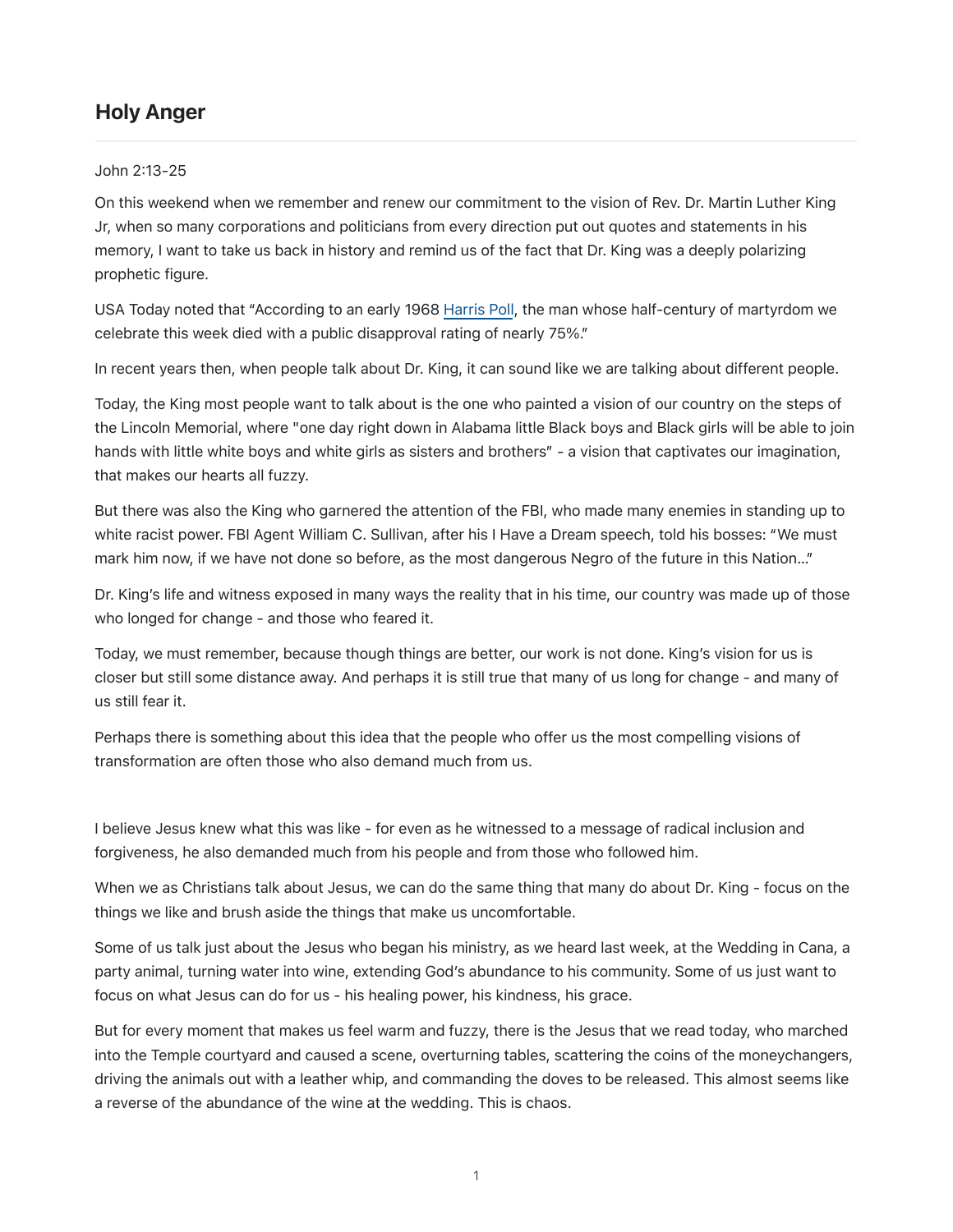For Jesus, though, it continues to define who he is at the beginning of his ministry.

He is not a cosmic Santa Claus, giving gifts freely. He is not a divine lottery ticket.

Rather, he is the Messiah, the one called to fiercely usher in a fulfillment of God's wholeness and peace, "on earth as it is in heaven."

The implication in this Temple scene is that these moneychangers were not simply providing a convenient service to those coming to pray and offer sacrifices. This was not simply a case of convenience. Who wants to drag their cow miles to Jerusalem to be sacrificed when you can buy the same model at the gift shop just inside?

The hint is that there was more than convenience happening here - it was distracting. It was taking away from the sacredness of this place where God was believed to dwell. And no doubt, some of those merchants were skimming from the top, were taking advantage of those with just a few coins but hearts filled with remorse.

Jesus exhibited God's abundance - but he also exhibited God's justice.

Justice means right relationship - with the earth, with God, with one another.

Justice means not holding up the cattle, sheep, and doves in God's holy place, like death row inmates waiting for their execution dates - but treating them with dignity and respect, letting them be who God created them to be.

Justice means preserving space in our lives where God dwells in silence and awe, where anyone can come to the doorsteps of God's house and be welcomed.

Justice means preserving distinctions between the way we might carry ourselves out in the world in our overproductivity and messiness and how we approach and honor the holy. God demands more than what the world demands.

Jesus' actions threatened many religious leaders among his Jewish people, and it's why they questioned him, wondering what authority his signs came from. (Note: The Jews should be translated to Jewish leaders.)

No doubt, as our passage tells us in the final verses, the people were mesmerized by Jesus' actions. He was exciting to watch. Fearless. Insightful. Provocative. He was a Tik Tok viral video of his day.

Jesus however understood people - that these same crowds who loved him now would turn on him later. He knew that people could both long for justice and be afraid of it.

Returning to our present day, sometimes, I fear that the way we let corporations and politicians speak about Dr. King, especially those who say they respect him but then refuse to vote for or support policies that he preached, organized, and died for, is unacceptable. Those kinds of folks seem like those crowds who could be mesmerized but ultimately unwilling to welcome in this new community.

My colleague, Rev. Dr. Kearney of Turner Memorial AME, reminded me of Dr. King's words from a speech he gave: "We need leaders not in love with money but in love with justice. Not in love with publicity but in love with humanity."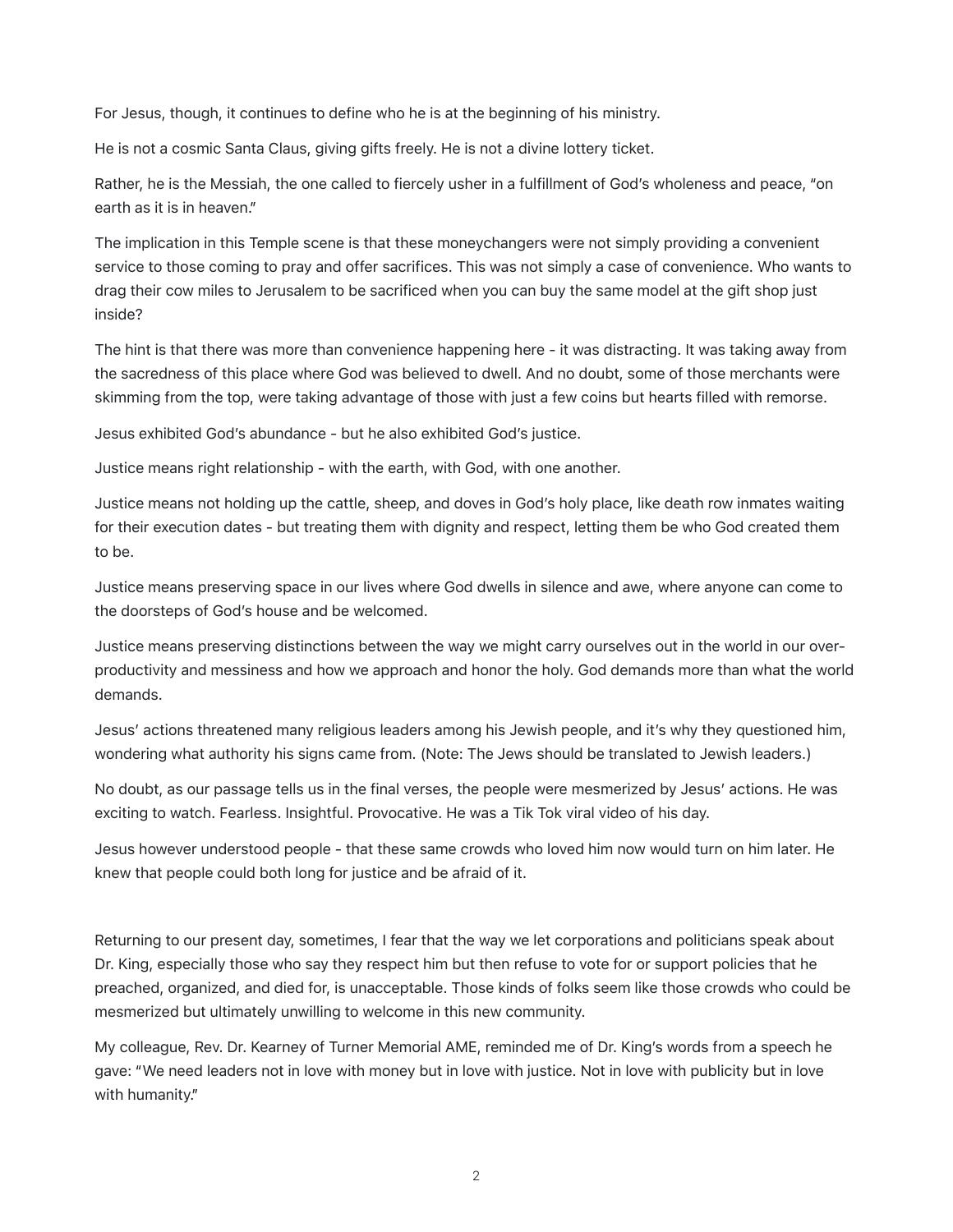Dr. King called this country - and us - to more, and his call was rooted in his understanding of a Jesus who came to do more than cover up our moral failures but to enable and empower us to bring about a changed world.

The fullness of Jesus is something we must always contend with as Disciples of Christ.

Jesus invites us to be witnesses to God's abundant grace.

But Jesus also invites us to discover our prophetic voices. To get angry about the injustice we see in this world. To get angry about how we treat one another and this planet.

In our bible study on Thursday night, we talked about the use of anger in our faith lives, and we recognized it is tricky. Anger leads us to writing Facebook posts that we regret a bit. Anger leads us to snapping at those we love. Anger leads us to shut down our mind to new perspectives. Anger leads us to saying terrible words that cannot be un-plucked from the air. Anger can get us into trouble.

But anger can also be a tool for justice.

Jesus used his anger at the corruption that spoiled his Father's house - but he did not use it to hurt and harm. His anger became a tool of liberation, freeing those that were caged in, freeing those who needed a place to meet God. His anger elevated and reminded the people of what they were about.

Ryan McAnnally-Linz of the Yale Center for Faith and Culture wrote last year, "When working rightly, anger transitions into problem-solving. It aims at its own overcoming."

A few questions we might ask ourselves as we deal with our anger:

- Are we angry at the real source of the injustice and evil we experience? Or are we misdirecting it?
- Have we taken our anger to God in prayer?
- Who else in our community is angry about the same things? How might we work together to hold each other and our system accountable?
- Does our anger make us unpopular with some who are fearful of change?
- Does our anger lead us to deeper into wholeness?

Even today, I believe Christ's righteous anger burns brightly for us - against the ways we have harmed and continue to harm one another. Christ's anger burns at the way our lives are consumed by evil. And Christ extends an invitation to all of us to receive more than just grace - but a transformation that might sanctify us and the world. Christ's anger would lead him to cleanse the temple - and it would lead him to face down the worst that evil in this world could bring on the cross, all to overcome that evil.

Sometimes, it's a good thing to be unpopular - it may mean we are pursuing God's way and not the world's way. May we walk in the way of Dr. King and his Savior, Jesus the Messiah, who came to enact justice for our sake and the sake of our world.

### Words of Communion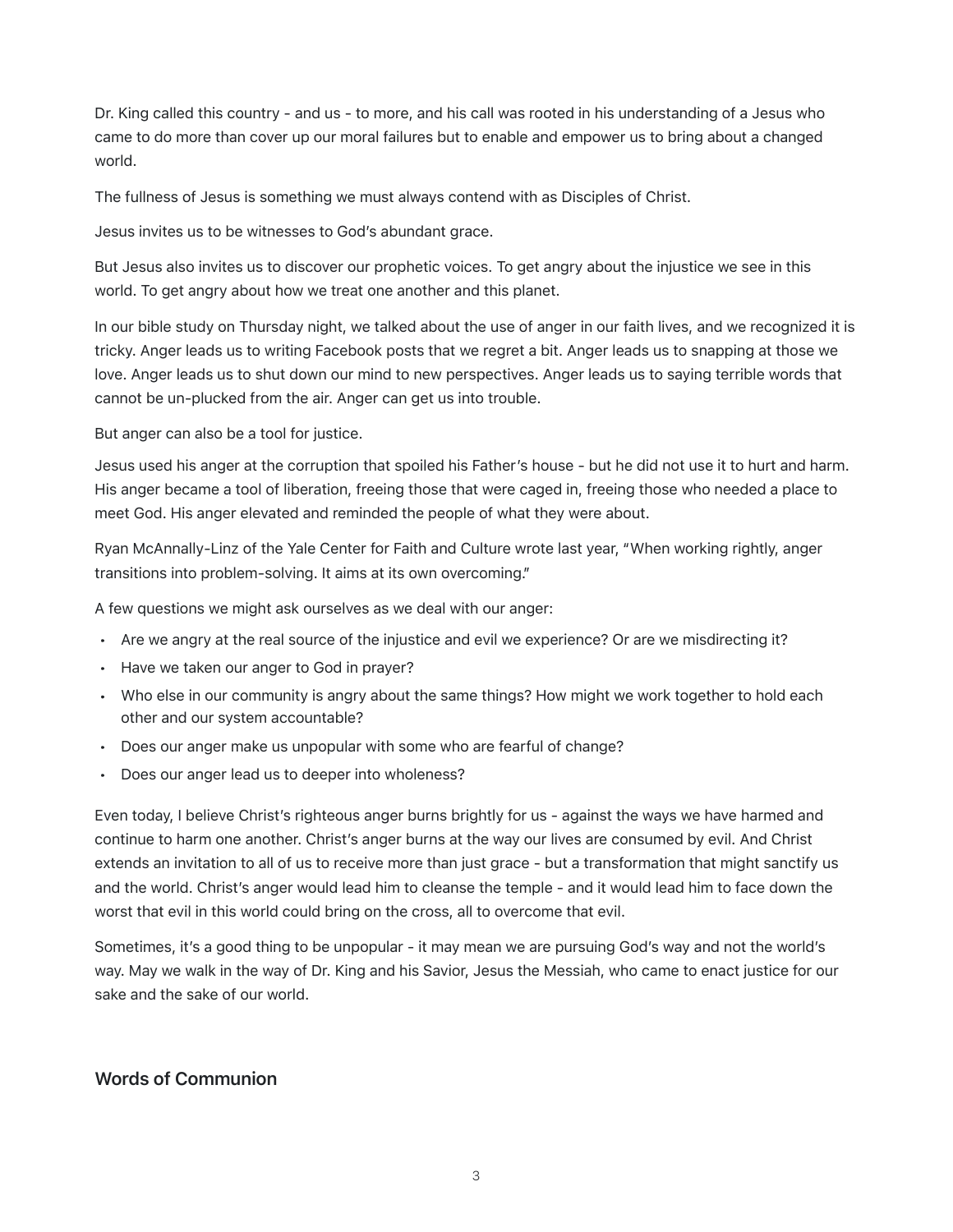Jesus' disciples, hearing their teacher promise to tear down the temple and rebuild it in three days, interpreted his words in light of his death.

Jesus' body became the new temple for those who followed him, an access way into the very heart of God.

As we gather at the table this morning, with our anger, with our pain, with our longing for a world of justice and wholeness, the invitation we receive today is his body - his temple - shared with us. I hope you choose to receive it.

For we remember, on the night in which Christ was betrayed…

#### Announcements

- MLK Event at 2 PM, cccadisciples.org
- Pilgrimage Christian Church, food distribution
- Vision Retreat: February 6, 2022

## Closing Prayer

Remember these in prayer: Lorel Morrison, Betsy Hall-Wallace, the Gulick family, all those with COVID-19, Hamza and all folks on the street in this cold weather, our leaders

Let us pray,

God of Justice, God of Grace:

O, praise you for your anger against evil - praise you for your passion for justice - praise you for longing for wholeness for our divided world, for desiring to reconcile us to You, to our hurting landscape, and to one another.

Thank you for blessing us with your presence time and time again, through the gifts of the table and Holy Spirit, for nourishing us with daily bread.

Guide us in our use of anger in this divided time. Help us imagine solutions that lift up those who are poor and vulnerable, those who have been rejected, those who are deadnamed, those who are targets of violence.

Grieve with us in this pandemic as so many struggle to breathe, as doctors and nurses struggle with exhaustion, as families grieve the loss of loved ones.

Heal us from our divisions, from this disease of COVID-19, from the sins of racism and oppression. Deliver us from anti-semitism, anti-blackness, homophobia, misogyny, and fear of neighbor.

Commit us to honesty and to confession, for the ways many of us continue to enable injustice and mistreat our neighbors. Mark us as people of repentance.

Empower us to live into the vision of Beloved Community, to be open to your future, where one day we will walk enfolded in shalom with You.